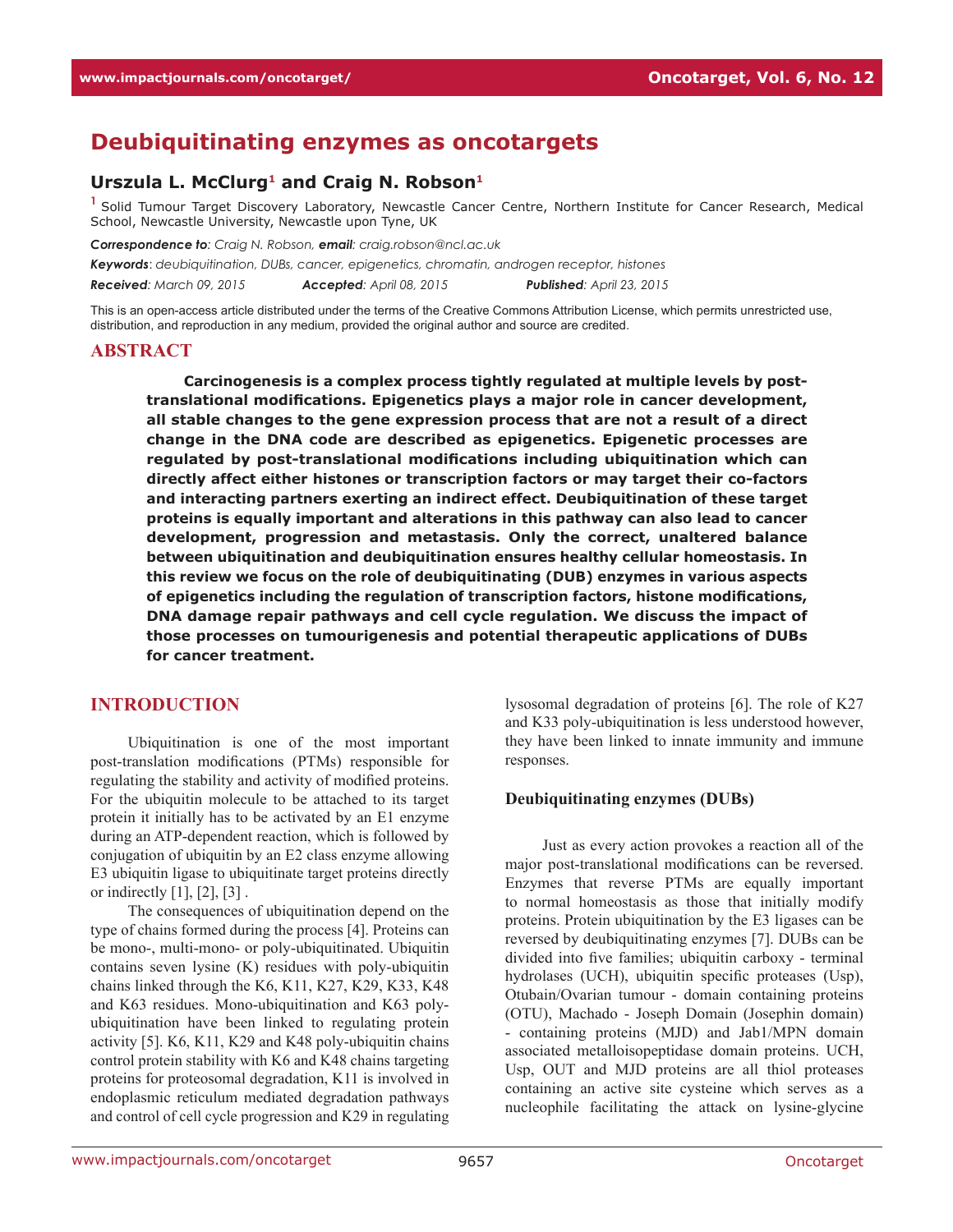isopeptide bonds of ubiquitinated proteins. Jab1/MPN domain associated metalloisopeptidase domain proteins differ from the other DUB classes as they utilise a JAMM zinc metalloproteinase domain to break the bond between their target proteins and ubiquitin.

With increased appreciation for the critical importance of ubiquitination in cellular processes, DUBs role in health and disease is becoming a new focus of scientific research. Recent advances in the field uncovered a growing number of DUB substrates. DUBs control the stability and activity of multiple proteins crucial in cellular proliferation and survival including p53 - the guardian of the genome [8], [9], MDM2 [10], androgen receptor (AR) [11], [12], histones [13], [14], PHLPP and PHLPPL Akt phosphatases [15], [16], [17], Notch [18], NF-κB [19], [20], β-catenin [21], [22] and many more. It is now understood that a tight balance between ubiquitination and deubiquitination is required for cellular survival underlying the equal importance of E3s and DUBs.

#### **Epigenetics and DUBs in cancer**

All stable, long-term alterations to the transcriptional potential of the cells that are not caused by direct changes

to the DNA sequence itself and can be passed to daughter cells are referred to as epigenetics. These changes include DNA methylation, histone modifications and alterations to the activity of repressors and transcription factors. All of these processes result in altered transcriptome and affect cellular growth, survival and homeostasis; as such epigenetics play a crucial role in cancer development and progression [23]. DUBs can regulate all levels of epigenetic changes, by deubiquitinating proteins and changing their activity and / or stability DUBs control the levels of methylases and demethylases, histone proteins and their binding partners, repressors and transcription factors (Figure 1). DUBs can have both activating and repressing effects on gene transcription depending on their target proteins and the type of ubiquitin chain that is being removed. Additionally, DUBs can alter ubiquitin chains rather than remove them completely by for example deubiquitinating K48-linked chains and leaving the target protein in a mono-ubiquitinated state which results in altered protein fate. In this review we will focus on the role of DUBs in epigenetics and resulting cancer development. We will also review the potential therapeutic aspects of targeting DUBs to affect cellular epigenetics.



**Figure 1: Role of deubiquitinating enzymes in different aspects of cancer epigenetic regulation.**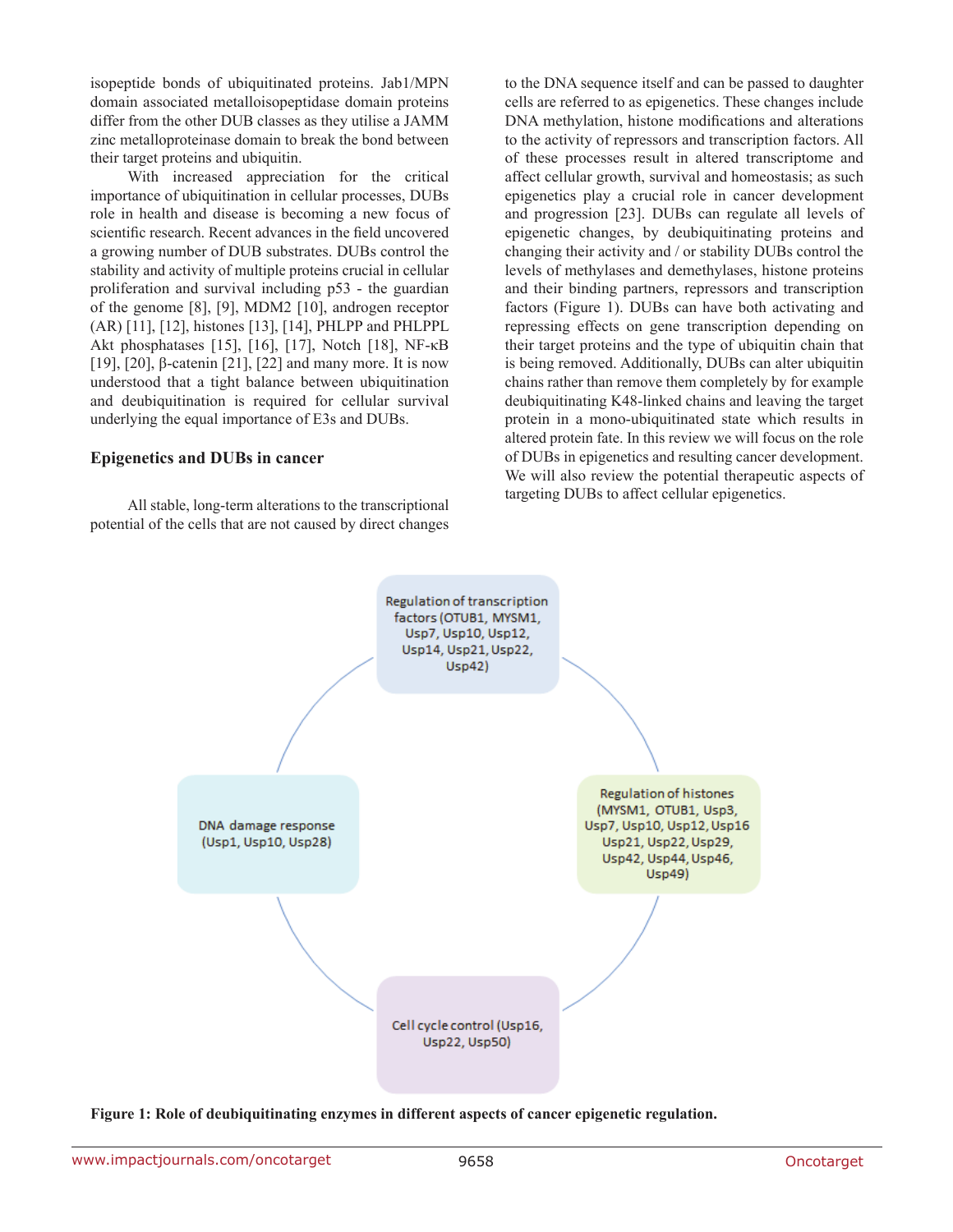# **Regulation of epigenetics by deubiquitination**

#### **Regulation of transcription factors**

Gene expression is controlled by transcription factors that directly bind to DNA. Transcription factors act in complexes with other proteins and DUBs can affect their activity by deubiquitinating transcription factors directly or by targeting their binding partners and altering the stoichiometry of the complex. Usp12 activity towards the androgen receptor (AR) is an example of direct transcription factor deubiquitination [12]. AR is a member of the nuclear receptor superfamily and plays a key role in the transcriptional regulation of numerous genes important in the development of both normal and malignant prostate. AR deregulation is the key feature of prostate cancer (PC) development. Usp12 was reported to deubiquitinate the AR resulting in its increased protein stability and transcriptional activity [12]. As a result Usp12 promotes PC development with protein levels increased in PC patients compared to benign controls. However, AR has multiple ubiquitination sites and it is targeted by a variety of E3s, as a result AR deubiquitination doesn't always promote transcription. Usp26 can directly bind and deubiquitinate AR, acting as a co-regulator of the AR by reversing AR activation and degradation by MDM2 ubiquitination depending on cellular context highlighting the complexity of post-translational regulation [11]. Similarly, Estrogen Receptor (ER) can also be regulated by deubiquitination, OTUB1 has been identified to target ER-alpha affecting ER target gene transcription and stabilising its protein levels on chromatin [24].

Sometimes it is not clear if DUBs control transcription factors via direct deubiquitination or if their regulation of the transcriptome is more via effects exerted on histones that cause a signalling cascade affecting the transcription factors. This is the case for Usp10, it was initially reported to directly regulate p53 and AR by deubiquitinating them and acting as a co-activator [25]. However, more recent reports indicate that the effects on AR might be indirect via Usp10 activity towards monoubiquitinated histone H2A.Z [14]. As a result of Usp10's role in the regulation of histones and p53 it is frequently overexpressed in breast and brain cancer patients where its levels correlate with survival. In prostate cancer, with increasing grade of disease, the cellular localisation of Usp10 changes with expression becoming predominantly nuclear allowing for higher activity towards H2A.Z. Similarly MYSM-1 has been reported to indirectly regulate the AR. MYSM-1 can activate transcription of AR target genes via its involvement with p300 affecting histone acetylation and deubiquitination and binding of H1 to the nucleosome [26].

P53 is a crucial tumour suppressor acting as a transcription factor responsible for regulating the expression of multiple genes associated with stress responses, cellular survival, growth and homeostasis [27], [28], [29]. P53 can be directly deubiquitinated by Usp42 which reverses its ubiquitination by MDM2 [9]. Usp42 forms a direct complex with p53 and controls its activation in response to cellular stress; as a result it regulates p53-dependent transcription and cell cycle arrest. Usp7 is another DUB important for p53 activity [8]. Usp7 regulates the polycomb complex and factors associated with transcription including MDM2, p53 and FOXO. Usp7 directly deubiquitinates and stabilises p53, it is also necessary for p53 stabilisation by the tumour suppressor ING1 [30]. Additionally, independently of its deubiquitinase activity the DUB Usp7 regulates sequence specific RNA binding of the core domain of p53 thereby stimulating its transcriptional activity and expression of p21 [31]. Consequently, Usp7 inhibition was reported to inhibit cancer cell growth and increase apoptosis.

Some DUBs can control p53 stability independently of their enzymatic activity. One such example is OTUB1 which can inhibit UbcH5. UbcH5 is an MDM2 cognate ubiquitin-conjugating enzyme (E2), as a result of its inhibition p53 ubiquitination is abrogated leading to its increased stability and activity [32], [33]. Through binding to E2 enzyme Ubc13, OTUB1 also regulates the K63 ubiquitination of chromatin induced by DNA damage [34].

GATA3 serves as another example of a transcription factor regulated by deubiquitination. GATA3 is a master regulator of T helper cells (Th2) cell differentiation and function; it controls early T cell development and is one of only 3 genes mutated in over 10% of breast cancers as it plays a key role in mammary gland development [35], [36]. Recent reports demonstrate that GATA3 can be deubiquitinated by Usp21 which rescues it from proteosomal degradation and stabilises GATA3 protein levels [37]. This results in increased transcriptional activity of GATA3 and highlights the role of Usp21 in immune responses with Usp21 protein upregulated in regulatory T cells  $(T_{res})$  from asthma patients, however the role of this interaction in carcinogenesis still remains to be established.

Both canonical and non-canonical Wnt signalling pathways are also regulated by deubiquitination. Recent reports identified proteasome associated DUB Usp14 as an oncogene and a positive regulator of Wnt signalling via deubiquitination of Dishevelled (Dvl) [38]. Depletion of Usp14 attenuated downstream Wnt signalling which was further evidenced when correlation between the levels of Usp14 and β-catenin in colon tissues was observed. Usp14 was also up regulated in non-small cell lung carcinoma where high levels correlated with decreased survival and poor prognosis [39]. This was attributed to the oncogenic properties of Usp14 with silencing causing cell cycle arrest as a consequence of β-catenin degradation.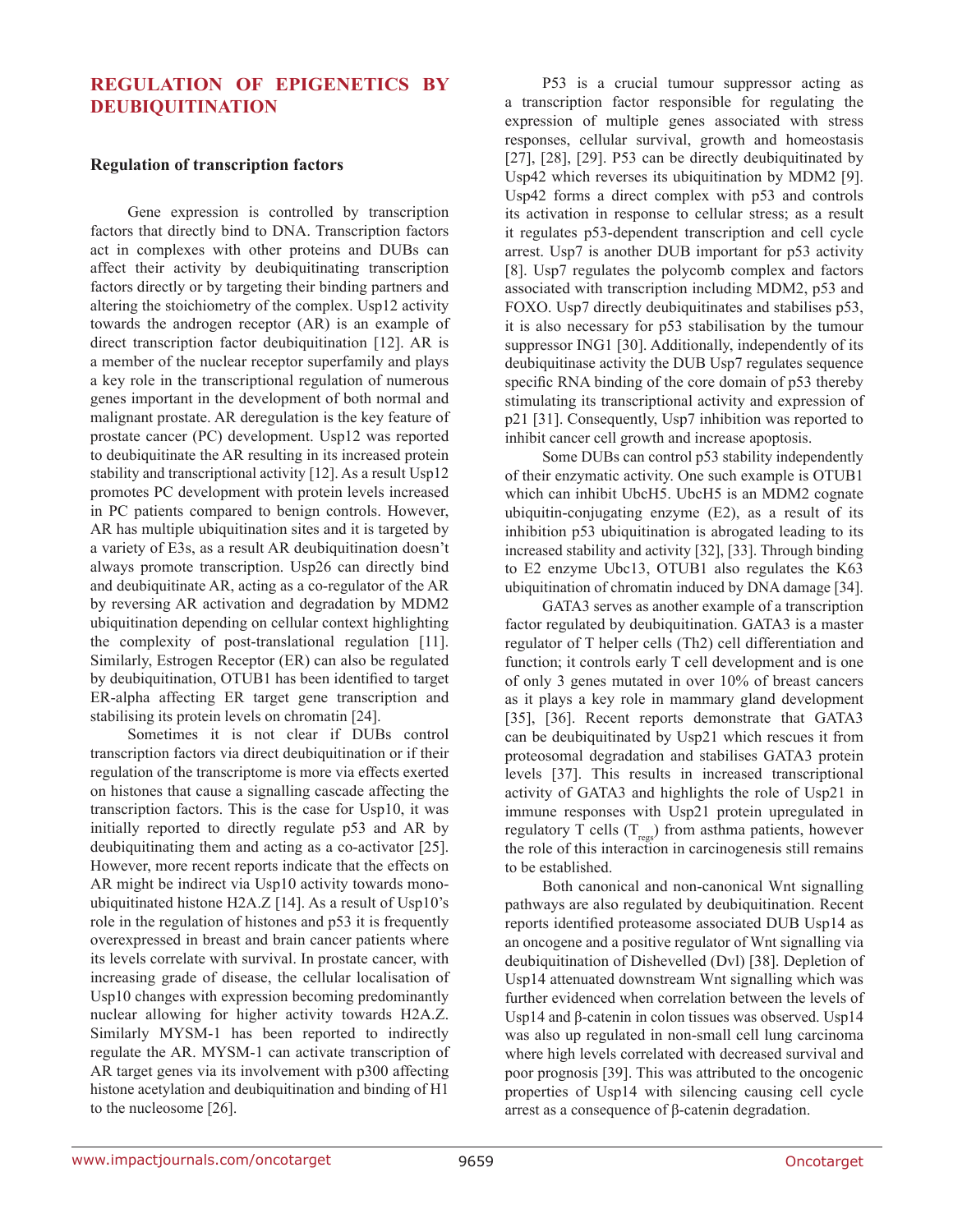| <b>DUB</b>         | <b>DUB</b> Family | <b>Histone substrates</b>             | <b>Cellular processes</b>                                                       |  |
|--------------------|-------------------|---------------------------------------|---------------------------------------------------------------------------------|--|
| Usp3               | Usp               | H <sub>2</sub> A and H <sub>2</sub> B | DNA repair and cell cycle progression                                           |  |
| Usp7               | Usp               | H <sub>2</sub> A and H <sub>2</sub> B | Gene expression, protein stability, cell cycle progression and<br>proliferation |  |
| Usp10              | Usp.              | H2A                                   | DNA repair and transcription                                                    |  |
| Usp12              | Usp               | H <sub>2</sub> A and H <sub>2</sub> B | Transcription                                                                   |  |
| UbpM<br>(Using 16) | Usp               | H2A                                   | DNA repair, cell cycle progression, differentiation and<br>proliferation        |  |
| Usp21              | Usp               | H2A                                   | Gene expression and DNA repair                                                  |  |
| Usp22              | Usp               | H <sub>2</sub> A and H <sub>2</sub> B | Gene expression, protein stability, proliferation and cell cycle<br>progression |  |
| Usp29              | Usp               | H2A                                   | DNA repair and transcription                                                    |  |
| Usp44              | Usp               | H2A                                   | DNA repair, cell cycle progression and differentiation                          |  |
| Usp46              | Usp               | H <sub>2</sub> A and H <sub>2</sub> B | Transcription                                                                   |  |
| Usp49              | Usp               | H2B                                   | Gene expression and pre-mRNA processing                                         |  |
| MYSM1              | <b>JAMM</b>       | H2A                                   | Transcription, haematopoiesis                                                   |  |
| OTUB1              | <b>OTU</b>        | H2A                                   | DNA repair                                                                      |  |

**Table 1: Role of DUBs in histone deubiquitination and the cellular consequences**

An additional level of control of transcriptional activity mediated by the nuclear receptors is provided by the SAGA (Spt-Ada-Gcn5-acetyl 1 transferase) histone acetyltransferase (HAT) complex. In addition to HAT activity, SAGA has deubiquitinating activity, which is required for the transcriptional activity of nuclear receptors with Usp22 being the active DUB subunit of SAGA that removes ubiquitin from the histones H2A and H2B [40]. As SAGA is a chromatin modifying transcription coactivator complex which regulates the expression of genes related to tumourigenicity and proliferation its levels predict treatment failure and are also used as a marker of recurrence, metastasis and resistance to therapy with levels significantly increased in cancers, including colorectal cancer [41], [42].

# **Regulation of histones**

Mono-ubiquitination of histone H2A is one of the key histone modifications, it is associated with transcriptional repression by the polycomb group proteins and maintenance of the genome integrity. H2A is mono-ubiquitinated at K119 and it is estimated that between five and fifteen percent of the H2A fraction is mono-ubiquitinated at any one time compared to only one percent of H2B. As previously discussed, Usp10 can deubiqutinate the mono-ubiquitinated H2A.Z variant of H2A which results in increased AR activity [14]. However, H2A can also be deubiquitinated by MYSM1 (2A-DUB) [26] and UbpM (Usp16) in a way that is independent of its phosphorylation by CDK1 [43], [44]. UbpM specifically deubiquitinates histone H2A, but not H2B. This deubiquitination is required for dephosphorylation of histone H3 on S10 resulting in chromosome segregation during the mitotic entry. As a result, UbpM silencing decreases cell growth due to defects in mitosis. UbpM similarly controls Hox gene expression via regulation of H2A ubiquitination status. Ubiquitination of H2A is known to contribute to the embryonic stem cell (ESC) pluripotency by repressing lineage-specific gene expression [45]. It has been reported that deubiquitination of H2A by UbpM controls gene expression in ESCs with UbpM binding to the promoter regions of multiple genes in ESCs and regulating the H2A ubiquitination levels. It is now established that UbpM is required for ESCs to differentiate, as in its absence ubiquitinated H2A mediates repression of lineage-specific genes expression abrogating cellular differentiation [45].

Histone ubiquitination plays a vital role in both DNA damage response and repair pathways (Table 1). Increased mono-ubiquitination of H2A, H2B, H3 and H4 has been previously observed upon DNA damage. During the early DNA damage response, DNA-PK, ATM and ATR kinases phosphorylate a fraction of the H2AX variant of H2A, which is commonly referred to as  $\gamma$ H2AX [46], [47]. RNF168 is an E3 ligase that ubiquitinates histones H<sub>2</sub>A and γH<sub>2</sub>AX during the DNA damage response [48], this ubiquitination can be reversed by Usp3 [49]. Usp3 associates with chromatin and deubiquitinates H2A at K13 and K15 and γH2AX at K118 and K119. As a result Usp3 overexpression has been shown to impair the accumulation of the BRCA1 and 53BP1 repair factors at the DNA damage sites in response to DNA damage and to counteract the activity of RNF168. Consistent with these findings, Usp3 ablation caused accumulation of DNA breaks and activation of DNA damage checkpoint pathways. This pathway can also be reversed by other DUBs, including Usp21 [50], OTUB1, Usp29 and Usp44 [51]. Both Usp44 and Usp29 deubiquitinate H2A with USP44 being recruited to the RNF168-generated ubiquitination products at double stranded break sites [51].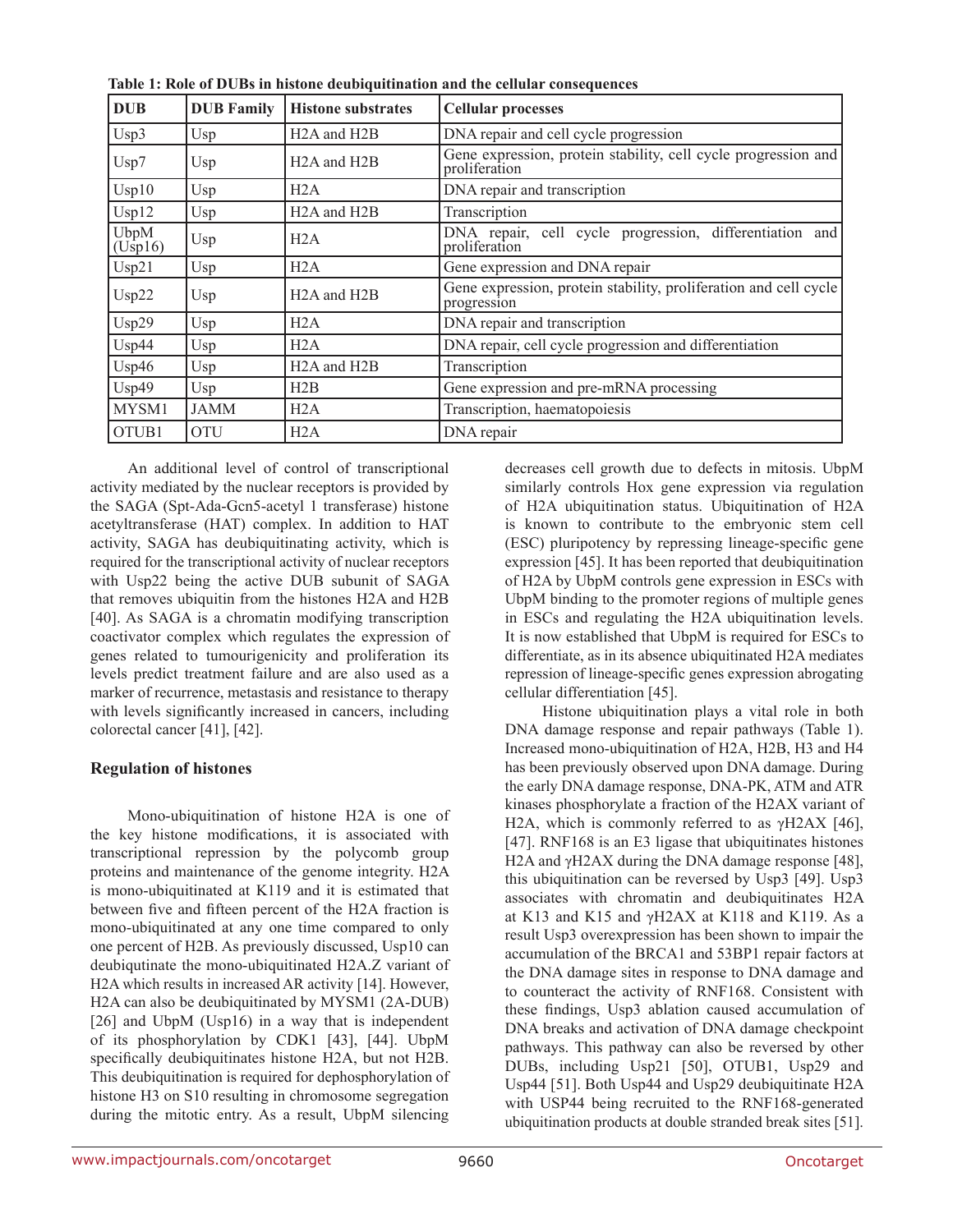Ubiquitination of both H2A and H2B is equally important for maintaining cellular homeostasis and there are DUBs that specifically target histone H2B, including Usp49 [52] and Usp42 [53]. H2B ubiquitination regulates H3K4 and H3K79 methylation and impacts on the chromatin structure [52]. Usp49 in complex with RVB1 and SUG1 yeast homologues deubiquitinates H2B, this modification is required for efficient co-transcriptional splicing of a large set of exons. Silencing Usp49 induces relatively small changes in gene expression, however alterations in H2B ubiquitination levels caused by Usp49 regulate U1A and U2B association with chromatin and binding to nascent pre-mRNA. Consequently, Usp49 plays a crucial role in co-transcriptional pre-mRNA processing [52]. H2B ubiquitination can additionally be reversed by Usp7 resulting in epigenetic silencing of homeotic genes [54].

Some DUBs are not as specific and have the ability to deubiquitinate both histones H2A and H2B, for example the closely related family of DUBs comprising Usp1, Usp12 and Usp46. All three DUBs require Uaf-1 (WDR48) for their enzymatic activity [55] and additionally Usp12 and Usp46, but not Usp1, activity is further enhanced by binding to WDR20 [56]. Usp12 and Usp46 deubiquitinate both H2A and H2B and Uaf-1 is required for this reaction [13]. Usp22 can also reverse the polycomb complex mediated ubiquitination of H2A and H2B causing multiple changes in gene expression profiles including transcriptional activation of MDM2 and Hox [57], [58]. Recent reports however, indicate that even though Usp22 is active towards both H2A and H2B it preferentially targets H2B for which it is one of the main DUBs.

## **Cell cycle regulation and DNA damage response**

In normal cells most genes have an epigenetically stable transcriptional status. However, some genes are an exception to this rule as their sole purpose is to be responsive to the outside stimuli including growth factors and cellular contact. Those genes are most susceptible to epigenetic changes and their expression is rapidly affected by them. Dysregulation of epigenetics might result in altered expression of these genes leading to cellular transformation and malignancy. As a result, impact of DUBs on cell cycle regulation and DNA damage repair pathways deserves specific attention. The human genome is continuously challenged by both endogenous and exogenous insults potentially damaging the DNA which can result in various types of damage including double and single strand breaks, oxidative lesions and pyrimidine dimers. Cells have developed multiple ways to counteract and repair the DNA damage known as the DNA damage response pathways. These responses can be divided into two main groups; cell-cycle checkpoint activation and DNA repair. Both of these mechanisms are tightly

controlled by chromatin remodelling and epigenetics.

As discussed in previous sections multiple DUBs affect cell cycle indirectly by regulating transcription factors that control cell cycle progression, including the AR and p53, and by modulating histones. However, some DUBs regulate cell cycle in a much more direct fashion. DUBs can regulate cell cycle progression by controlling the G2/M checkpoint. Specifically both Usp50 and UbpM contribute towards this process. Usp50, even though it is catalytically inactive, plays a role in cell cycle progression. It associates with Hsp90 and controls Wee1 stability via an Hsp90-dependent mechanism. Usp50 consequently functions as a negative regulator of the G2/M checkpoint [59]. UbpM regulates the same checkpoint but via a different mechanism. Following S552 phosphorylation UbpM translocates to the nucleus and regulates the cell cycle G2/M phase progression and cell proliferation [44]. Additionally, Usp22 directly deubiquitinates TRF1 (TBP(TATA box-binding protein)-related factor 1) to regulate the transcription of cell cycle and apoptosis genes [60] and inhibits the transcriptional activity of p53 by deubiquitinating SIRT1 histone deacetylase [61] and by regulating MDMX stability [62].

Usp1 is a key protein involved in the DNA damage response. Indeed inhibition of the Usp1-Uaf-1 complex sensitises cells to chemotherapy. Usp1 counteracts the mono-ubiquitination of PCNA which prevents recruitment of low fidelity DNA polymerases in the absence of DNA damage [63]. It is also involved in double strand DNA break repair through the homologous recombination pathway. Additionally, Usp1 deubiquitinates and stabilises ID (Inhibitor of DNA binding) proteins 1, 2 and 3, as ID can inhibit differentiation this preserves the undifferentiated state of cells [64]. Usp1 modulates DNA replication, polymerase choice and DNA repair by PCNA and as a result *Usp1* knock-out mice are genetically unstable and hypersensitive to DNA damage [65], [66].

Usp10 is involved in DNA damage response control via regulation of the p53 protein. Upon DNA damage, Usp10 is phosphorylated which is essential for Usp10 to relocate to the nucleus, allowing it to stabilise p53 [67]. The DNA damage response is also regulated by the Chk2 p53-PUMA pathway in response to double strand breaks *in vivo*. This process is tightly controlled by Usp28 which is necessary to stabilise Chk2 and 53BP1 in response to DNA damage and is required for DNA damage induced apoptosis [68]. Usp28 is found to be recruited to double strand breaks and this is dependent on the 53BP1 protein.

#### **Regulation of deubiquitinating enzyme activity**

Activity and stability of multiple DUBs is regulated by posttranslational modifications and interactions with other proteins. Commonly enzymes are regulated by phosphorylation, this is also frequent amongst DUBs. To allow its activity towards p53, the Usp10 protein needs to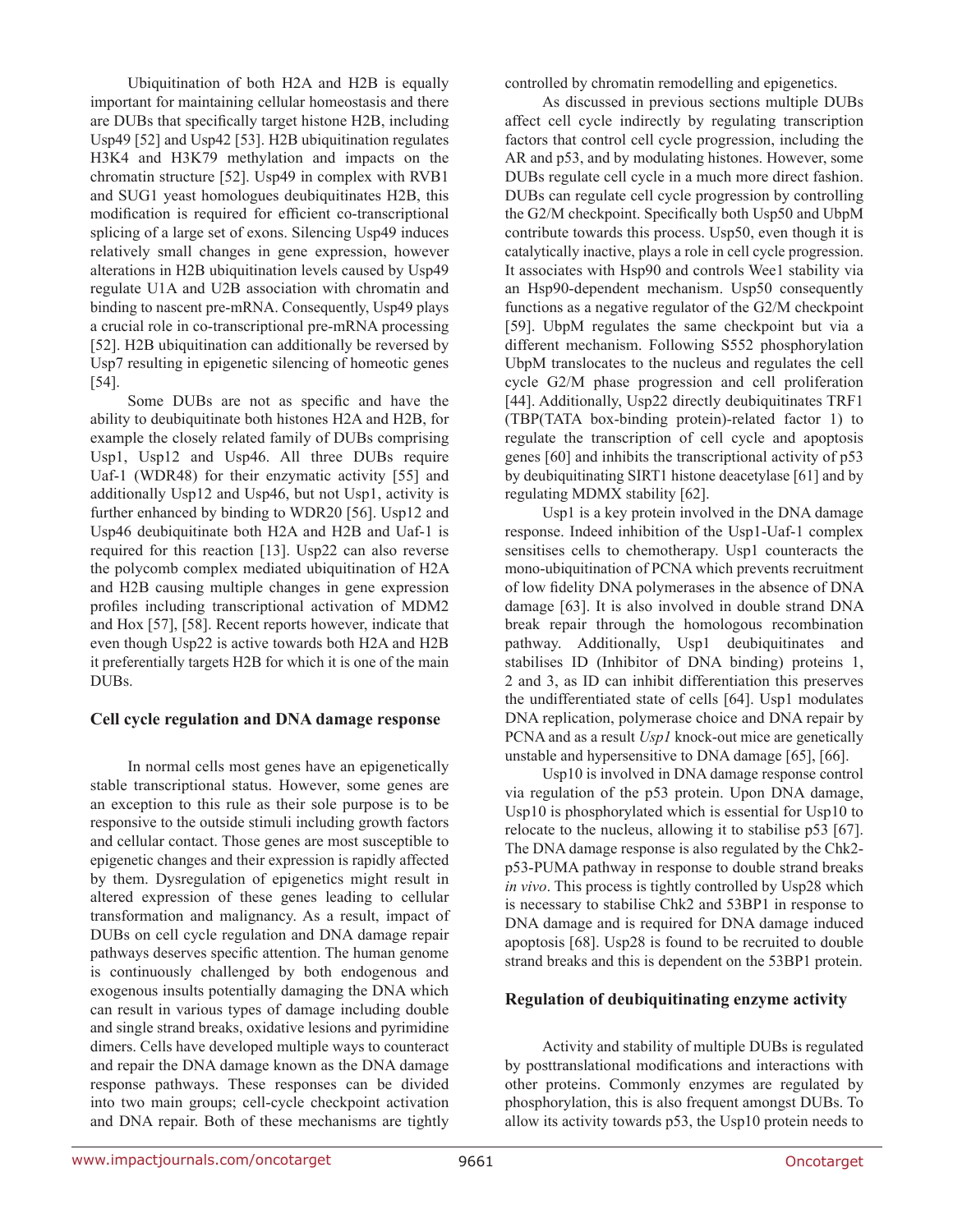be phosphorylated at T42 and S337 by ATM, this occurs as a result of DNA damage and stabilises Usp10 allowing it to translocate to the nucleus and deubiquitinate p53 [67]. Interestingly in prostate cancer with increased cancer grade and metastasis the expression of Usp10 becomes predominantly nuclear which could possibly be associated with elevated DNA damage. Phosphorylation of Usp10 by ATM is also required for Usp10 antioxidant activity in stress granules [69]. Phosphorylation of UbpM at Ser552 by cyclin-dependent kinase 1 (CDK1) is also needed for its translocation to the nucleus and regulation of the cell cycle G2/M phase progression and cell proliferation but, this phosphorylation is not required for its deubiquitinase activity, substrate specificity and regulation of gene expression [44]. Similarly, Usp7 short isoform (Usp7S) can be phosphorylated by CK2 at S18 leading to its protein stabilisation which subsequently increases the pool of MDM2 and decreases the levels of p53 protein [70]. This is reversed upon irradiation by an ATM dependant phosphatase PPM1G [70]. DUBs can play a role in infection and immunity and their activity can be regulated by bacterial kinases. During *Yersinia* infection OTUB1 can be phosphorylated by a bacterial kinase YpkA which modulates cellular susceptibility to *Yersinia* invasion [71].

Many of DUB phosphorylation sites are highly conserved throughout evolution. Yeast homologue of Usp12 (Ubp9) has been shown to be phosphorylated and this phosphorylation was lost upon deletion of both of its co-factors Uaf-1 and WDR20 highlighting its potential role in enzymatic activity [72]. Similarly close family member of Usp12, Usp1 is also phosphorylated at S313 by CDK1 during mitosis, this modification is required for its interaction with Uaf-1 as it lies within the Uaf-1 binding region (amino acids 235-408). Consequently, it is also a pre-requisite for Usp1 DUB activity as complex formation with Uaf-1 is required [73], [74]. Conversely phosphorylation at S42 and S67 have not been attributed any physiological roles to date [73]. S313 of Usp1 lies within both the consensus sequence for CDKs and also Usp1s region 307-330 responsible for APC/C cdh1 mediated Usp1 degradation during G1 phase. Consequently S313 phosphorylation plays a crucial role in maintaining protein stability during mitosis as Usp1 is ubiquitinated during G1 by APC/C cdh1 leading to its proteosomal degradation. Usp1 can be additionally stabilised by CAPNS1 which activates Cdk5 resulting in inhibition of cdh1 subsequently inhibiting Usp1 degradation [75].

Frequently the activity of deubiquitinating enzymes is regulated by interactions with various binding partners. TRAF2 can bind to Usp2a which inhibits its effect on K48 but not K63 linked poly-ubiquitin chains, consequently the ratio between TRAF2 and Usp2a determines cells sensitivity to cell death [76]. Usp10, alongside Usp13, is regulated by binding to Beclin-1 which affects their protein stability, activity and subsequent deubiquitination of target proteins [77]. Usp22 activity is regulated by histone deacetylases, their inhibition abrogates the binding of RNA Polymerase II to Usp22 promoter supressing its transcription [78] .

DUB protein stability has a crucial role in regulating enzymatic activity; some DUBs can auto-regulate themselves others are ubiquitinated/SUMOylated. For example, Usp7 is activated by its own *C*-terminal domain [79]. Conversely, Usp1 has the ability to auto-cleave itself at a di-glycine motif leading to its degradation [80]. OTUB1 is regulated by mono-ubiquitination at K59 and K109 which is required for it to inhibit the E2 UhcH5 resulting in MDM2 inhibition and p53 activation [33]. Binding of OTUB1 and E2 enzymes, including UbcH5 and Ubc13, also regulates OTUB1 enzymatic activity towards K48 ubiquitin chains [81]. Usp28 on the other hand can be regulated by SUMOylation at the *N*-terminal domain, this has a negative effect on its deubiquitinase activity [82].

Splicing can also play a role in the regulation of DUBs activity and cellular localisation. Both Usp7 and Usp21 have been reported to undergo alternative splicing. Usp21 short variant lacks the nuclear export sequence (NES) and as a result localises predominantly in the nucleus however, that has no major effect on its enzymatic activity as both full length and variant Usp21 affect H2A ubiquitination to a comparable degree *in vitro* but variant was observed to be more active *in vivo* due to its localisation [83].

# **Targeting DUBs**

DUBs are key enzymes which regulate cellular growth, survival and homeostasis through multiple pathways including epigenetics, as such aberrations in DUB signalling and activity can play crucial roles in cancer development, progression and metastasis. This is evidenced by multiple carcinogenic agents that exert their effects via the DUB pathway. Carcinogenic properties of nickel compounds have been attributed to the increased ubiquitination of H2A and H2B [84]. However, nickel compounds do not affect histone ubiquitination directly but rather inhibit the DUBs responsible for reversing this process, as such increasing the pool of ubiquitinated histones. As a consequence, targeting DUBs might prove to be a valid strategy for developing novel anti-cancer therapeutics (Table 2).

Targeting DUBs as an anti-tumourigenic therapeutic strategy has its proof of principle in the use of bortezomib, a broad range inhibitor of the ubiquitin proteasome system, in multiple melanoma treatment [85]. This strategy is however limited by the lack of specificity of bortezomib which results in toxicity. Targeting individual DUBs that play a role in particular cancers is predicted to be a much better strategy. However, targeting single DUBs is a very complex challenge due to the high levels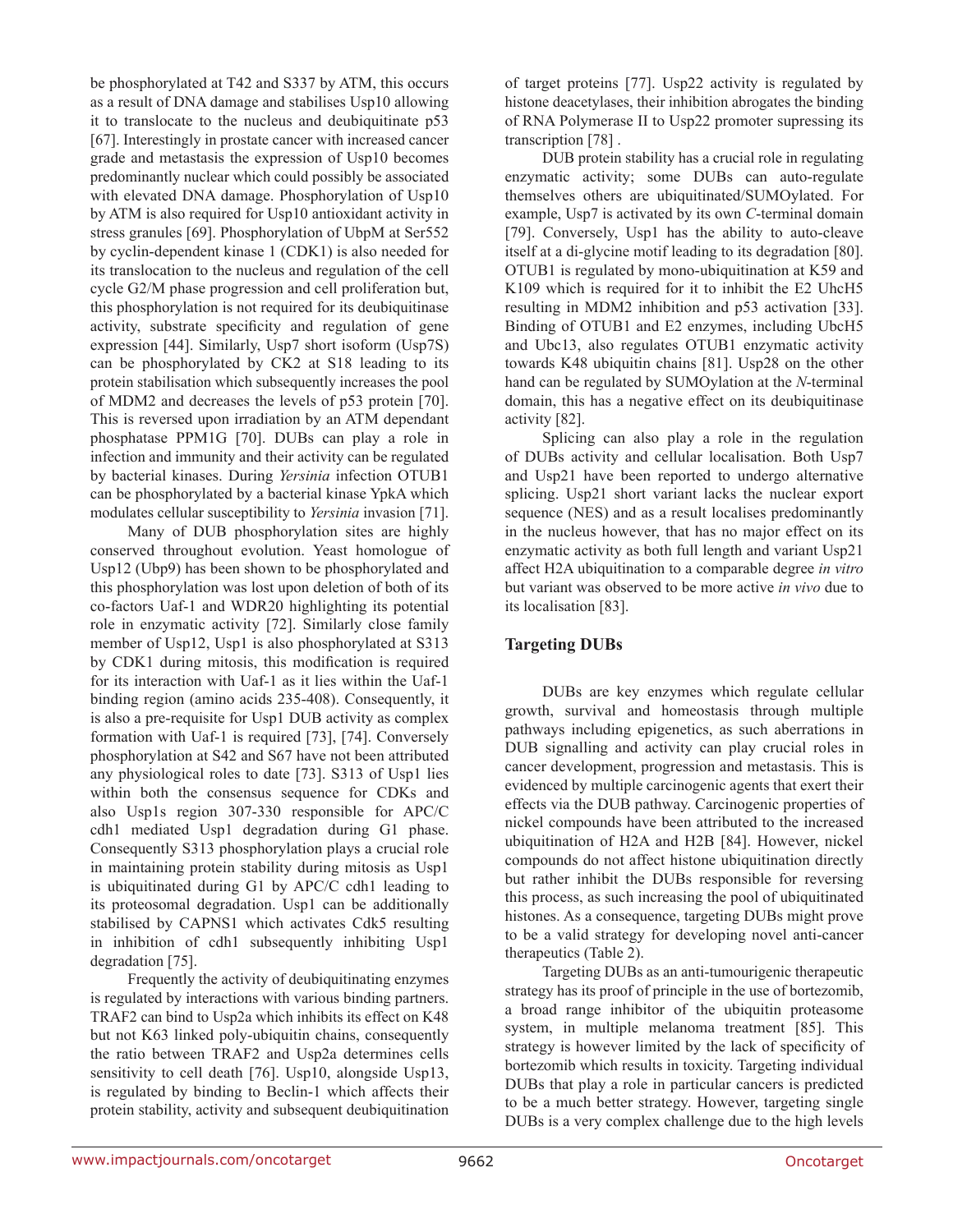| <b>DUB</b> | Compound                                                  | <b>Other targeted DUBs</b>             | Reference                                        |
|------------|-----------------------------------------------------------|----------------------------------------|--------------------------------------------------|
| Usp1       | Pimozide<br>ML323<br>SJB2-043 and SJB3-019A<br>GW7647     | Usp2, Usp5, Usp7, Usp8, Usp46          | [87]<br>$[88]$ , $[89]$ , $[90]$<br>[91]<br>[87] |
| Usp7       | HBX 19,818 and HBX 28,258<br>P5091 and P22077<br>Pimozide | Usp47<br>Usp1, Usp2, Usp5, Usp8, Usp46 | [93]<br>$[95]$ , $[96]$ , $[97]$<br>[87]         |
| Usp10      | Spautin-1                                                 | Usp13                                  | $[77]$                                           |
| Usp14      | $b-AP15$<br>AC17                                          | UCHL5<br>UCHL <sub>5</sub>             | [98]<br>[99]                                     |
| Usp46      | Pimozide                                                  | Usp1, Usp2, Usp5, Usp7, Usp8           | [87]                                             |

**Table 2: Currently available agents aimed at DUBs discussed in this review**

| Table 3: List of DUBs discussed in this review that rely on binding to WD40 proteins |  |
|--------------------------------------------------------------------------------------|--|
|--------------------------------------------------------------------------------------|--|

| <b>DUB</b> | <b>WD40</b>                            | <b>Cellular processes</b>                                                                                                           |
|------------|----------------------------------------|-------------------------------------------------------------------------------------------------------------------------------------|
| Usp1       | WDR48 (Uaf-1)                          | damage response, Fanconi anaemia pathway,<br>homologous<br>DNA<br>recombination, cellular differentiation and Akt signalling        |
| Usp3       | WDTC1                                  | DNA repair and cell cycle progression                                                                                               |
| Usp7       | BUB3, WDR21A, RAE1                     | Gene expression, protein stability, cell cycle progression and proliferation                                                        |
| Usp12      | WDR20, WDR26, WDR48,<br>WDR77, DMWD    | Transcription, Notch signalling and Akt signalling                                                                                  |
| Usp22      | TAF5L                                  | Gene expression, protein stability, proliferation and cell cycle progression                                                        |
| Usp42      | WDR18                                  | Transcription, stress response and cell-cycle progression. When fused to<br>RUNX1 it is involved in pathogenesis of acute leukaemia |
| Usp44      | TBL <sub>2</sub>                       | DNA repair, cell cycle progression and differentiation                                                                              |
| Usp46      | WDR48,<br>WDR20, WDR26,<br>WDR77, DMWD | Transcription, nervous system development and Akt signalling                                                                        |
| Usp49      | <b>COPA</b>                            | Gene expression and pre-mRNA processing                                                                                             |
| Usp50      | PRPF4                                  | Cell cycle progression                                                                                                              |

of homology, particularly between the catalytically active domains, and promiscuity. Most DUBs target multiple proteins and additionally many of the DUB targets can be deubiquitinated by more than one DUB. The same DUB can target proteins from the same pathway that exert opposing effects, for example Usp7 can deubiquitinate both p53 and its E3 ligase MDM2 depending on the circumstances. In this context broad spectrum inhibitors targeting closely related families of DUBs that deubiquitinate the same substrates might in fact be a valuable strategy.

As mentioned previously multiple DUBs rely on co-factors, such as WD40 proteins, for their activity (Table 3), [86], [7]. This poses a very exciting drug design opportunity and offers a chance for developing much more specific agents when the binding of two proteins rather than a conserved active domain of one of them is being targeted. As previously discussed, Usp1 is responsible for DNA damage response pathway regulation and its activity is dependent on binding to its cofactor, Uaf-1. This allowed for the identification of more specific agents targeting the Usp1 protein's interaction with Uaf-1 rather than Usp1 directly, thus circumventing the potential

issue of sequence homology and conserved domains within similar DUBs. Three Usp1 inhibitors explored this strategy, Pimozide [87], ML323 [88], [89], [90] and GW7647 [87] each targeting the Usp1-Uaf-1 complex in a non-competitive manner. Usp1 known targets include the Fanconi anaemia complex proteins, FANC1 and FANCD2, PCNA and the inhibitor of DNA binding (ID) transcription factors [87]. As *Usp1*-null mice have been shown to be hypersensitive to DNA damage it is likely that targeting Usp1 could increase the sensitivity of cancer cells to DNA damaging agents [66]. Multiple Usp1 inhibitors have been identified via both compound library screening and drug development programs. Therapeutic inhibition of Usp1 was previously reported to re-sensitise cisplatin-resistant non-small-cell lung cancer cells to the drug [87]. This result was confirmed by an observed increase in the monoubiquitination of PCNA and FANCD2 upon Pimozide treatment which indicated successful targeting of Usp1. Later reports supported this observation with the ML323 compound decreasing the cells ability to repair the DNA damage and potentiating the effects of cisplatin [88]. The authors proposed synthetic lethality as an explanation for this observation; because the DNA damage repair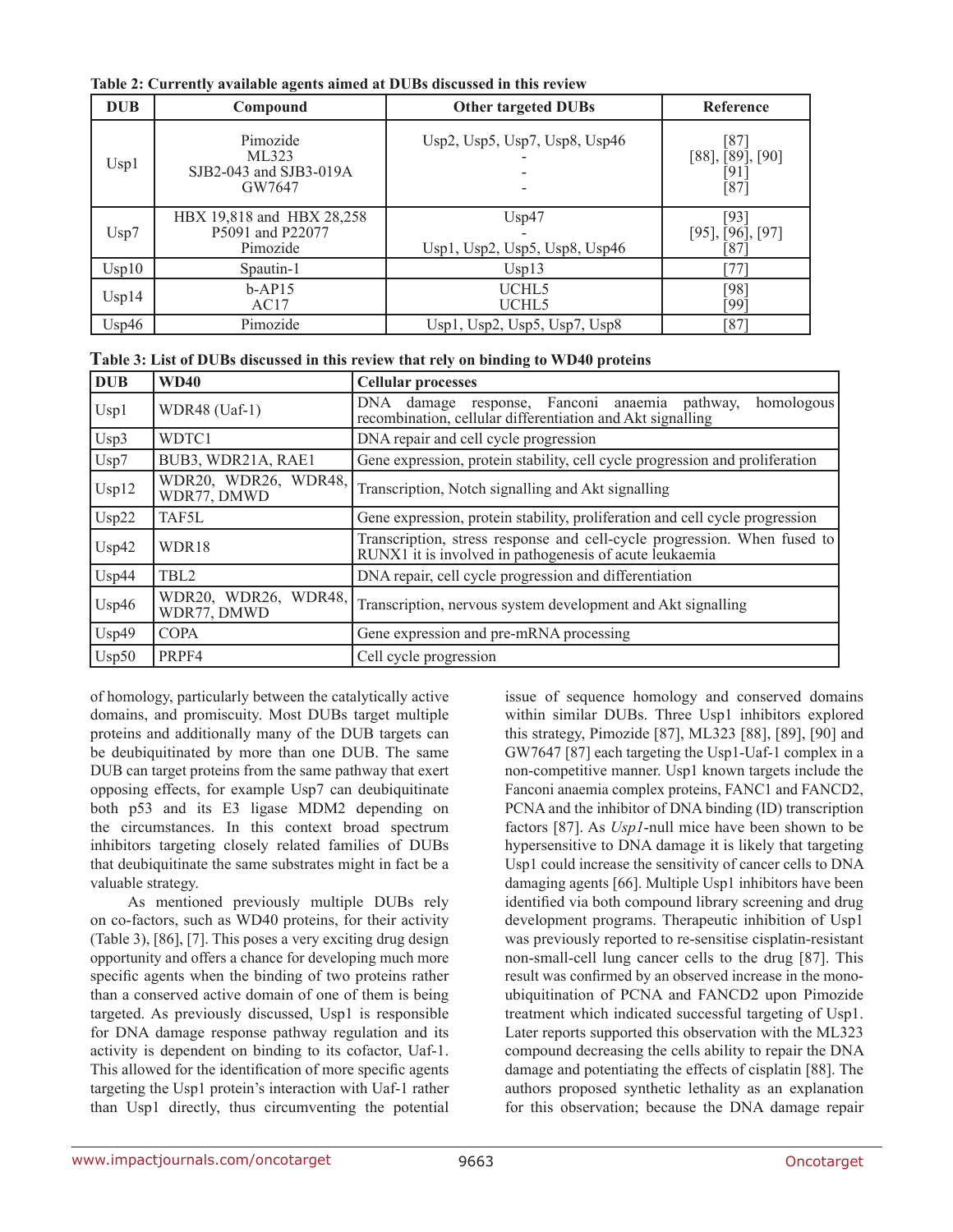pathway is inhibited upon Usp1 targeting then damage induced by cisplatin is not being repaired by the cells, consequently resulting in cell death. More recently developed compounds SJB2-043 and SJB3-019A inhibited the salvaging of ID1, ID2, ID3, FANC1 and FANCD2 proteins by Usp1 from proteosomal degradation and as a result caused an increase in cell death and sensitisation to DNA damaging agents [91].

Usp7 is one of the most extensively researched DUBs due to its role in regulating multiple key proteins including p53, MDM2, PTEN, FOXO, the polycomb complex and histones [92]. During cancer development, Usp7 plays an oncogenic role as it promotes cellular survival. Most recent attempts at targeting Usp7 include development of P5091, HBX 19,818 and HBX 28,258 inhibitors [93]. All of these compounds were shown to abrogate the effects of Usp7 on p53, they also inhibit the enhanced tumourigenicity of claspin caused by Usp7 activity and increase apoptosis in cancer cells [94]. Promising data arose from the application of P5091 and its second-generation derivative P22077 in an investigation where both compounds were capable of increasing survival when used as single agents in a xenograft study. Additionally, when combined with standard treatments synergistic effects and re-sensitisation were observed for both compounds in multiple melanoma [95] and neuroblastoma [96], respectively. These results are very promising as resistance is one of the major challenges of present cancer management. As such, developing compounds focussed upstream of the present therapeutic targets could help to both avoid developing future resistance and also allow to re-sensitise patients resistant to the available DNA damaging agents by exploring synthetic lethality and combining them with inhibitors of DUBs responsible for DNA damage repair.

# **Conclusions and future prospects**

Discoveries over recent years clearly indicate that ubiquitination and deubiquitination regulate cellular homeostasis and as a result deregulation of these processes can promote cancer development and progression. DUBs can affect carcinogenesis through multiple cellular pathways with epigenetics being the main example. Deubiquitination of histones, transcription factors and their co-factors plays a major role in regulating epigenetics by DUBs. As a result DUBs could be valuable therapeutic targets in oncology. Although this field is still relatively novel, recent advances indicate that targeting DUBs could be an efficient strategy. Novel inhibitors aimed at both Usp1 and Usp7 have been shown to re-sensitise cells to known therapeutic agents and to have a therapeutic effect when used independently in both the cellular setting and in some xenograft models. DUBs might present a challenge for compound design as their active domains are often conserved and many of them are Cys-dependent

making targeting more complex. Recently, Usp1 inhibitors have been discovered which inhibit Usp1 by targeting its interaction with Uaf-1, a protein binding partner required for Usp1's enzymatic activity, rather than by targeting the active domain directly. This is a very exciting direction which could offer a solution to DUB inhibitors design providing both specificity and decreased toxicity. Multiple DUBs rely on binding to other proteins for their activity and stability and many of those interacting partners are WD40 proteins just like Uaf-1 (Table 3), it does however remain to be established if this strategy will prove therapeutically advantageous.

## **ACKNOWLEDGMENTS**

The authors would like to thank Dr Olivier Binda for his help. This work was supported by Prostate Cancer UK, Medical Research Council, Joint Research Executive Scientific Committee and Cancer Research UK.

# **Grant support**

Prostate Cancer UK #PG09-23 (U.L.M and C.N.R), Joint Research Executive Scientific Committee #JG/ ML/0414 (U.L.M) and Cancer Research UK #C27826/ A15994 (C.N.R).

# **conflicts of interest**

Authors have no conflict of interest.

## **References**

- 1. Villamil MA, Liang Q and Zhuang Z. The WD40-repeat protein-containing deubiquitinase complex: catalysis, regulation, and potential for therapeutic intervention. Cell biochemistry and biophysics. 2013; 67:111-126.
- 2. Blumenfeld N, Gonen H, Mayer A, Smith CE, Siegel NR, Schwartz AL and Ciechanover A. Purification and characterization of a novel species of ubiquitin-carrier protein, E2, that is involved in degradation of non-"Nend rule" protein substrates. The Journal of biological chemistry. 1994; 269:9574-9581.
- 3. Ciechanover A, Heller H, Elias S, Haas AL and Hershko A. ATP-dependent conjugation of reticulocyte proteins with the polypeptide required for protein degradation. Proceedings of the National Academy of Sciences of the United States of America. 1980; 77:1365-1368.
- 4. Komander D. The emerging complexity of protein ubiquitination. Biochemical Society transactions. 2009; 37:937-953.
- 5. Martinez-Forero I, Rouzaut A, Palazon A, Dubrot J and Melero I. Lysine 63 polyubiquitination in immunotherapy and in cancer-promoting inflammation. Clinical cancer research : an official journal of the American Association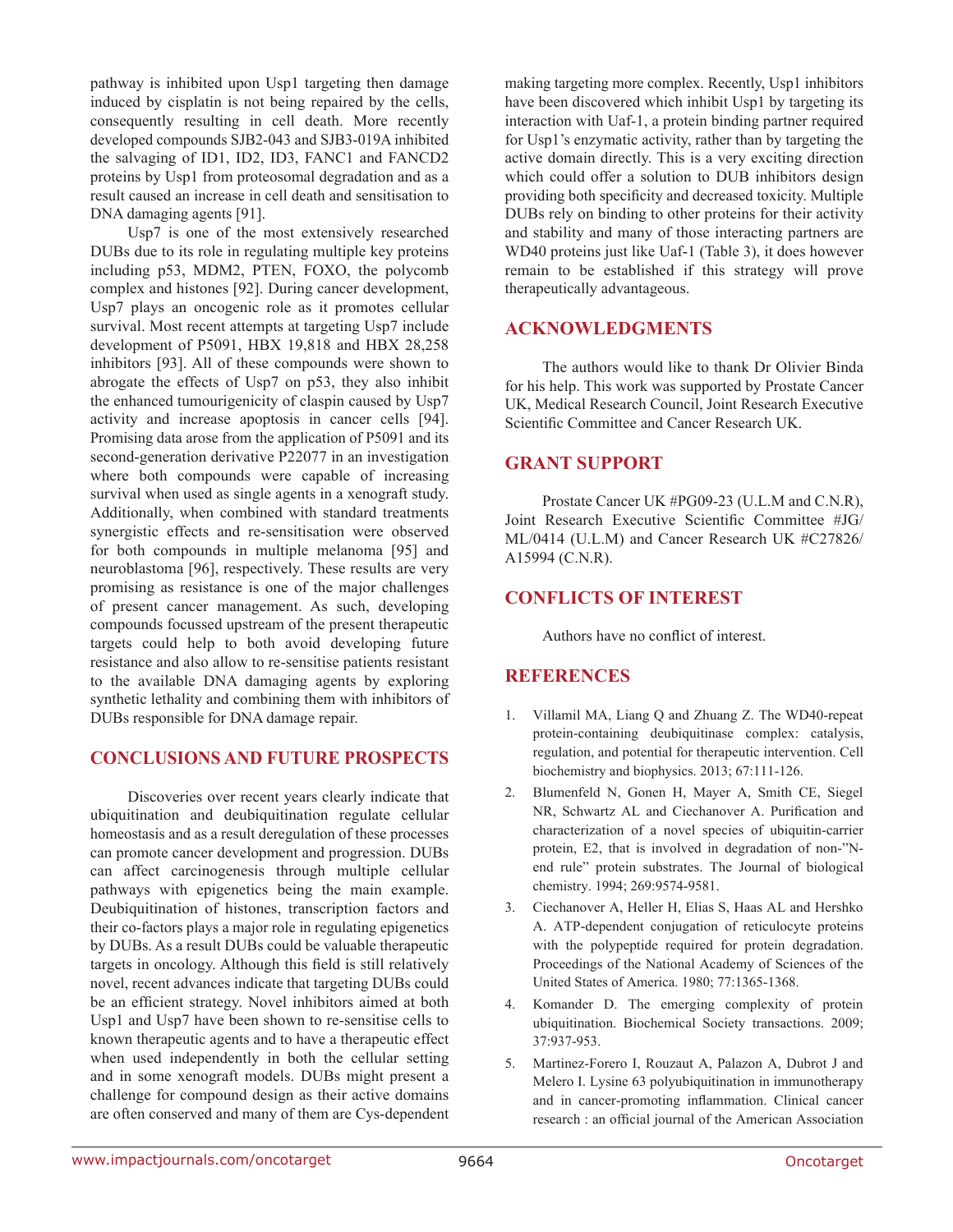for Cancer Research. 2009; 15:6751-6757.

- 6. Kulathu Y and Komander D. Atypical ubiquitylation the unexplored world of polyubiquitin beyond Lys48 and Lys63 linkages. Nature reviews Molecular cell biology. 2012; 13:508-523.
- 7. Sowa ME, Bennett EJ, Gygi SP and Harper JW. Defining the Human Deubiquitinating Enzyme Interaction Landscape. Cell. 2009; 138:389-403.
- 8. Li M, Chen D, Shiloh A, Luo J, Nikolaev AY, Qin J and Gu W. Deubiquitination of p53 by HAUSP is an important pathway for p53 stabilization. Nature. 2002; 416:648-653.
- 9. Hock AK, Vigneron Am Fau Carter S, Carter S Fau Ludwig RL, Ludwig Rl Fau - Vousden KH and Vousden KH. Regulation of p53 stability and function by the deubiquitinating enzyme USP42. EMBO J. 2011; 30:4921- 4930.
- 10. Li M, Brooks CL, Kon N and Gu W. A dynamic role of HAUSP in the p53-Mdm2 pathway. Molecular cell. 2004; 13:879-886.
- 11. Dirac AM and Bernards R. The deubiquitinating enzyme USP26 is a regulator of androgen receptor signaling. Molecular cancer research : MCR. 2010; 8:844-854.
- 12. Burska UL, Harle VJ, Coffey K, Darby S, Ramsey H, O'Neill D, Logan IR, Gaughan L and Robson CN. Deubiquitinating enzyme Usp12 is a novel co-activator of the Androgen Receptor. The Journal of biological chemistry. 2013; 288:32641-32650.
- 13. Joo HY, Jones A, Yang C, Zhai L, Smith ADt, Zhang Z, Chandrasekharan MB, Sun ZW, Renfrow MB, Wang Y, Chang C and Wang H. Regulation of histone H2A and H2B deubiquitination and *Xenopus* development by USP12 and USP46. The Journal of biological chemistry. 2011; 286:7190-7201.
- 14. Draker R, Sarcinella E and Cheung P. USP10 deubiquitylates the histone variant H2A.Z and both are required for androgen receptor-mediated gene activation. Nucleic acids research. 2011; 39:3529-3542.
- 15. Li X, Stevens PD, Yang H, Gulhati P, Wang W, Evers BM and Gao T. The deubiquitination enzyme USP46 functions as a tumor suppressor by controlling PHLPP-dependent attenuation of Akt signaling in colon cancer. Oncogene. 2013; 32:471-478.
- 16. McClurg UL, Summerscales EE, Harle VJ, Gaughan L and Robson CN. Deubiquitinating enzyme Usp12 regulates the interaction between the androgen receptor and the Akt pathway. Oncotarget. 2014; 5:7081-7092.
- 17. Zhiqiang Z, Qinghui Y, Yongqiang Z, Jian Z, Xin Z, Haiying M and Yuepeng G. USP1 regulates AKT phosphorylation by modulating the stability of PHLPP1 in lung cancer cells. Journal of cancer research and clinical oncology. 2012; 138:1231-1238.
- 18. Moretti J, Chastagner P, Liang CC, Cohn MA, Israel A and Brou C. The ubiquitin-specific protease 12 (USP12) is a negative regulator of notch signaling acting on notch

receptor trafficking toward degradation. The Journal of biological chemistry. 2012; 287:29429-29441.

- 19. Kovalenko A, Chable-Bessia C, Cantarella G, Israel A, Wallach D and Courtois G. The tumour suppressor CYLD negatively regulates NF-kappaB signalling by deubiquitination. Nature. 2003; 424:801-805.
- 20. Trompouki E, Hatzivassiliou E, Tsichritzis T, Farmer H, Ashworth A and Mosialos G. CYLD is a deubiquitinating enzyme that negatively regulates NF-kappaB activation by TNFR family members. Nature. 2003; 424:793-796.
- 21. Taya S, Yamamoto T, Kanai-Azuma M, Wood SA and Kaibuchi K. The deubiquitinating enzyme Fam interacts with and stabilizes beta-catenin. Genes to cells : devoted to molecular & cellular mechanisms. 1999; 4:757-767.
- 22. Zhao B, Schlesiger C, Masucci MG and Lindsten K. The ubiquitin specific protease 4 (USP4) is a new player in the Wnt signalling pathway. Journal of cellular and molecular medicine. 2009; 13:1886-1895.
- 23. Gronbaek K, Hother C and Jones PA. Epigenetic changes in cancer. APMIS. 2007; 115:1039-1059.
- 24. Stanisic V, Malovannaya A, Qin J, Lonard DM and O'Malley BW. OTU Domain-containing ubiquitin aldehyde-binding protein 1 (OTUB1) deubiquitinates estrogen receptor (ER) alpha and affects ERalpha transcriptional activity. The Journal of biological chemistry. 2009; 284:16135-16145.
- 25. Faus H, Meyer HA, Huber M, Bahr I and Haendler B. The ubiquitin-specific protease USP10 modulates androgen receptor function. Molecular and cellular endocrinology. 2005; 245:138-146.
- 26. Zhu P, Zhou W, Wang J, Puc J, Ohgi KA, Erdjument-Bromage H, Tempst P, Glass CK and Rosenfeld MG. A histone H2A deubiquitinase complex coordinating histone acetylation and H1 dissociation in transcriptional regulation. Molecular cell. 2007; 27:609-621.
- 27. Hasty P and Christy BA. p53 as an intervention target for cancer and aging. Pathobiology of aging & age related diseases. 2013; 3.
- 28. Guseva NV, Rokhlin OW, Bair TB, Glover RB and Cohen MB. Inhibition of p53 expression modifies the specificity of chromatin binding by the androgen receptor. Oncotarget. 2012; 3:183-194.
- 29. Marouco D, Garabadgiu AV, Melino G and Barlev NA. Lysine-specific modifications of p53: a matter of life and death? Oncotarget. 2013; 4:1556-1571.
- 30. Thalappilly S, Feng X, Pastyryeva S, Suzuki K, Muruve D, Larocque D, Richard S, Truss M, von Deimling A, Riabowol K and Tallen G. The p53 tumor suppressor is stabilized by inhibitor of growth 1 (ING1) by blocking polyubiquitination. PloS one. 2011; 6:e21065.
- 31. Sarkari F, Sheng Y and Frappier L. USP7/HAUSP promotes the sequence-specific DNA binding activity of p53. PloS one. 2010; 5:e13040.
- 32. Sun XX, Challagundla KB and Dai MS. Positive regulation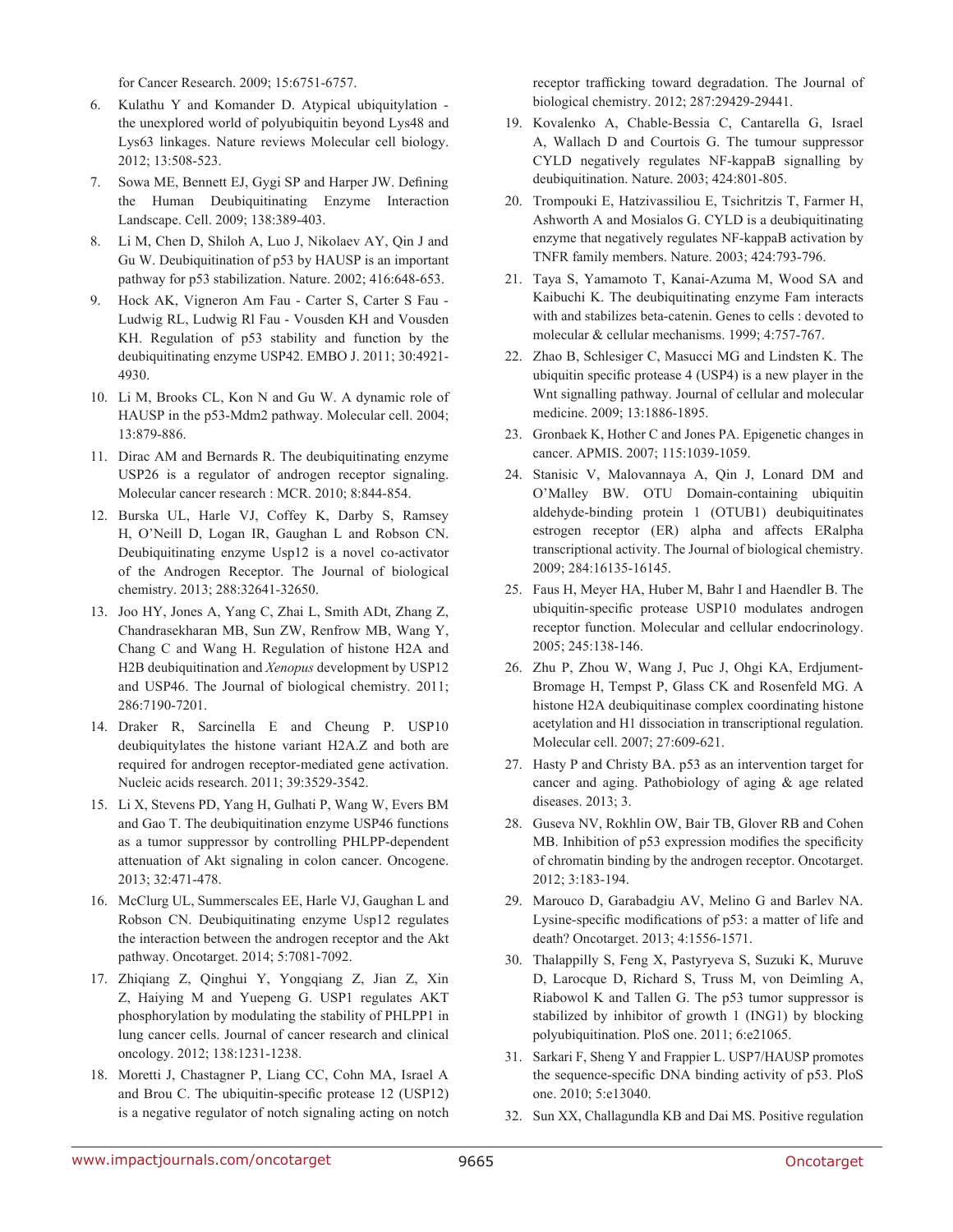of p53 stability and activity by the deubiquitinating enzyme Otubain 1. EMBO J. 2012; 31:576-592.

- 33. Li Y, Sun XX, Elferich J, Shinde U, David LL and Dai MS. Monoubiquitination is critical for ovarian tumor domaincontaining ubiquitin aldehyde binding protein 1 (Otub1) to suppress UbcH5 enzyme and stabilize p53 protein. The Journal of biological chemistry. 2014; 289:5097-5108.
- 34. Sato Y, Yamagata A, Goto-Ito S, Kubota K, Miyamoto R, Nakada S and Fukai S. Molecular basis of Lys-63-linked polyubiquitination inhibition by the interaction between human deubiquitinating enzyme OTUB1 and ubiquitinconjugating enzyme UBC13. The Journal of biological chemistry. 2012; 287:25860-25868.
- 35. Yagi R, Zhu J and Paul WE. An updated view on transcription factor GATA3-mediated regulation of Th1 and Th2 cell differentiation. International immunology. 2011; 23:415-420.
- 36. Chou J, Provot S and Werb Z. GATA3 in development and cancer differentiation: cells GATA have it! Journal of cellular physiology. 2010; 222:42-49.
- 37. Zhang J, Chen C, Hou X, Gao Y, Lin F, Yang J, Gao Z, Pan L, Tao L, Wen C, Yao Z, Tsun A, Shi G and Li B. Identification of the E3 deubiquitinase ubiquitin-specific peptidase 21 (USP21) as a positive regulator of the transcription factor GATA3. The Journal of biological chemistry. 2013; 288:9373-9382.
- 38. Jung H, Kim BG, Han WH, Lee JH, Cho JY, Park WS, Maurice MM, Han JK, Lee MJ, Finley D and Jho EH. Deubiquitination of Dishevelled by Usp14 is required for Wnt signaling. Oncogenesis. 2013; 2:e64.
- 39. Wu N, Liu C, Bai C, Han YP, Cho WC and Li Q. Over-Expression of Deubiquitinating Enzyme USP14 in Lung Adenocarcinoma Promotes Proliferation through the Accumulation of beta-Catenin. International journal of molecular sciences. 2013; 14:10749-10760.
- 40. Zhang XY, Varthi M, Sykes SM, Phillips C, Warzecha C, Zhu W, Wyce A, Thorne AW, Berger SL and McMahon SB. The putative cancer stem cell marker USP22 is a subunit of the human SAGA complex required for activated transcription and cell-cycle progression. Molecular cell. 2008; 29:102-111.
- 41. Glinsky GV. Genomic models of metastatic cancer: functional analysis of death-from-cancer signature genes reveals aneuploid, anoikis-resistant, metastasis-enabling phenotype with altered cell cycle control and activated Polycomb Group (PcG) protein chromatin silencing pathway. Cell cycle (Georgetown, Tex). 2006; 5:1208- 1216.
- 42. Liu YL, Yang YM, Xu H and Dong XS. Aberrant expression of USP22 is associated with liver metastasis and poor prognosis of colorectal cancer. Journal of surgical oncology. 2011; 103:283-289.
- 43. Joo HY, Zhai L, Yang C, Nie S, Erdjument-Bromage H, Tempst P, Chang C and Wang H. Regulation of cell cycle

progression and gene expression by H2A deubiquitination. Nature. 2007; 449:1068-1072.

- 44. Xu Y, Yang H, Joo HY, Yu JH, Smith ADt, Schneider D, Chow LT, Renfrow M and Wang H. Ubp-M serine 552 phosphorylation by cyclin-dependent kinase 1 regulates cell cycle progression. Cell cycle (Georgetown, Tex). 2013; 12:3219-3227.
- 45. Yang W, Lee YH, Jones AE, Woolnough JL, Zhou D, Dai Q, Wu Q, Giles KE, Townes TM and Wang H. The histone H2A deubiquitinase Usp16 regulates embryonic stem cell gene expression and lineage commitment. Nature communications. 2014; 5:3818.
- 46. Burma S, Chen BP, Murphy M, Kurimasa A and Chen DJ. ATM phosphorylates histone H2AX in response to DNA double-strand breaks. The Journal of biological chemistry. 2001; 276:42462-42467.
- 47. Stiff T, O'Driscoll M, Rief N, Iwabuchi K, Lobrich M and Jeggo PA. ATM and DNA-PK function redundantly to phosphorylate H2AX after exposure to ionizing radiation. Cancer research. 2004; 64:2390-2396.
- 48. Li T, Guan J, Huang Z, Hu X and Zheng X. RNF168 mediated H2A neddylation antagonizes ubiquitylation of H2A and regulates DNA damage repair. Journal of cell science. 2014; 127:2238-2248.
- 49. Sharma N, Zhu Q, Wani G, He J, Wang QE and Wani AA. USP3 counteracts RNF168 via deubiquitinating H2A and gammaH2AX at lysine 13 and 15. Cell cycle (Georgetown, Tex). 2014; 13:106-114.
- 50. Nakagawa T, Kajitani T, Togo S, Masuko N, Ohdan H, Hishikawa Y, Koji T, Matsuyama T, Ikura T, Muramatsu M and Ito T. Deubiquitylation of histone H2A activates transcriptional initiation via trans-histone cross-talk with H3K4 di- and trimethylation. Genes & development. 2008; 22:37-49.
- 51. Mosbech A, Lukas C, Bekker-Jensen S and Mailand N. The deubiquitylating enzyme USP44 counteracts the DNA double-strand break response mediated by the RNF8 and RNF168 ubiquitin ligases. The Journal of biological chemistry. 2013; 288:16579-16587.
- 52. Zhang Z, Jones A, Joo HY, Zhou D, Cao Y, Chen S, Erdjument-Bromage H, Renfrow M, He H, Tempst P, Townes TM, Giles KE, Ma L and Wang H. USP49 deubiquitinates histone H2B and regulates cotranscriptional pre-mRNA splicing. Genes & development. 2013; 27:1581- 1595.
- 53. Hock AK, Vigneron AM and Vousden KH. Ubiquitinspecific peptidase 42 (USP42) functions to deubiquitylate histones and regulate transcriptional activity. The Journal of biological chemistry. 2014; 289:34862-34870.
- 54. van der Knaap JA, Kumar BR, Moshkin YM, Langenberg K, Krijgsveld J, Heck AJ, Karch F and Verrijzer CP. GMP synthetase stimulates histone H2B deubiquitylation by the epigenetic silencer USP7. Molecular cell. 2005; 17:695- 707.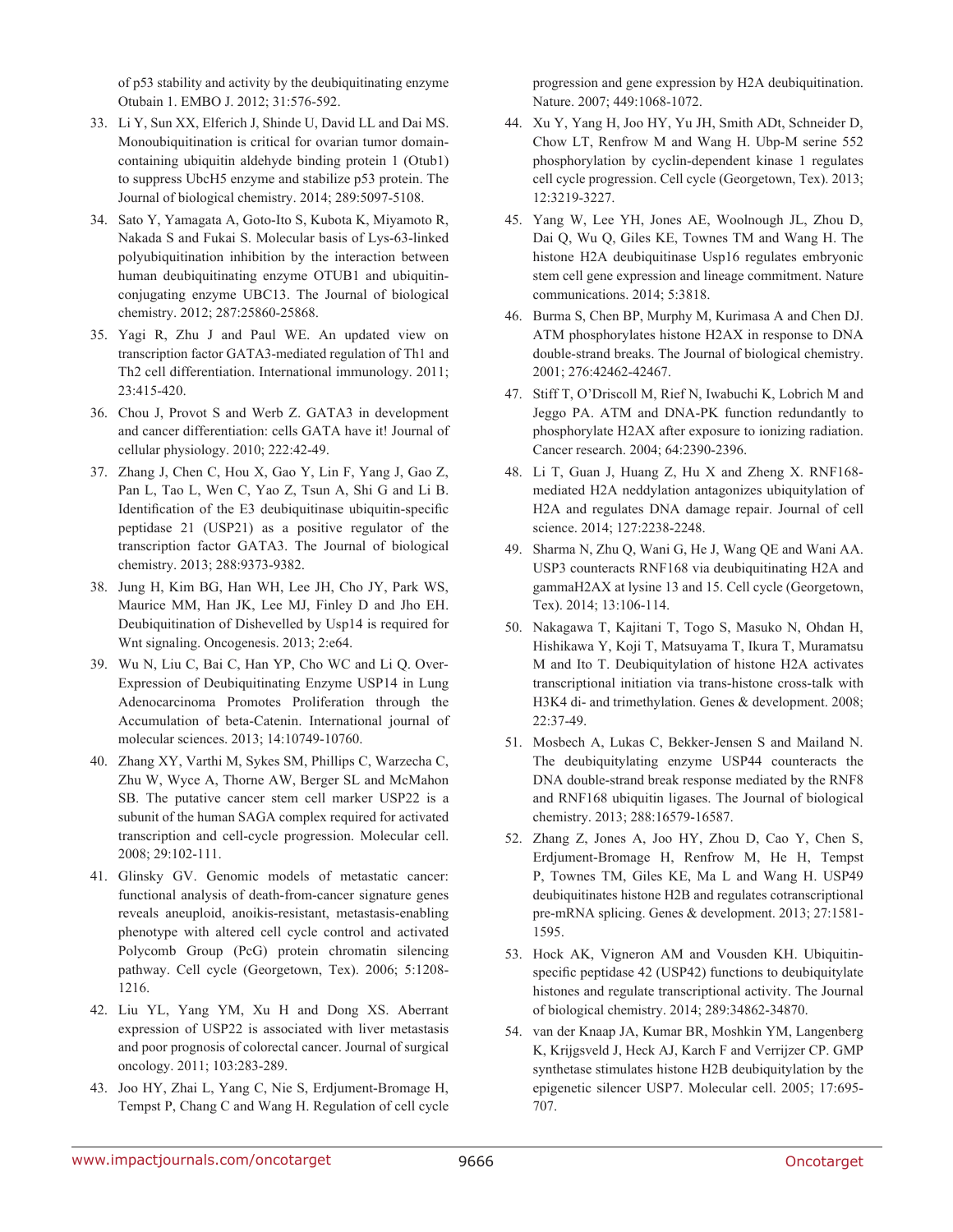- 55. Cohn MA, Kee Y, Haas W, Gygi SP and D'Andrea AD. UAF1 is a subunit of multiple deubiquitinating enzyme complexes. The Journal of biological chemistry. 2009; 284:5343-5351.
- 56. Kee Y, Yang K, Cohn MA, Haas W, Gygi SP and D'Andrea AD. WDR20 regulates activity of the USP12 x UAF1 deubiquitinating enzyme complex. The Journal of biological chemistry. 2010; 285:11252-11257.
- 57. Zhang XY, Pfeiffer HK, Thorne AW and McMahon SB. USP22, an hSAGA subunit and potential cancer stem cell marker, reverses the polycomb-catalyzed ubiquitylation of histone H2A. Cell cycle (Georgetown, Tex). 2008; 7:1522- 1524.
- 58. Cole AJ, Clifton-Bligh RJ and Marsh DJ. Ubiquitination and cancer: Histone H2B monoubiquitination - roles to play in human malignancy. Endocrine-related cancer. 2014; 22:19-33.
- 59. Aressy B, Jullien D, Cazales M, Marcellin M, Bugler B, Burlet-Schiltz O and Ducommun B. A screen for deubiquitinating enzymes involved in the G(2)/M checkpoint identifies USP50 as a regulator of HSP90 dependent Wee1 stability. Cell cycle (Georgetown, Tex). 2010; 9:3815-3822.
- 60. Atanassov BS, Evrard YA, Multani AS, Zhang Z, Tora L, Devys D, Chang S and Dent SY. Gcn5 and SAGA regulate shelterin protein turnover and telomere maintenance. Molecular cell. 2009; 35:352-364.
- 61. Lin Z, Yang H, Kong Q, Li J, Lee SM, Gao B, Dong H, Wei J, Song J, Zhang DD and Fang D. USP22 antagonizes p53 transcriptional activation by deubiquitinating Sirt1 to suppress cell apoptosis and is required for mouse embryonic development. Molecular cell. 2012; 46:484-494.
- 62. Ding F, Bao C, Tian Y, Xiao H, Wang M, Xie X, Hu F and Mei J. USP22 Promotes NSCLC Tumorigenesis via MDMX Up-Regulation and Subsequent p53 Inhibition. International journal of molecular sciences. 2014; 16:307- 320.
- 63. Huang TT, Nijman SM, Mirchandani KD, Galardy PJ, Cohn MA, Haas W, Gygi SP, Ploegh HL, Bernards R and D'Andrea AD. Regulation of monoubiquitinated PCNA by DUB autocleavage. Nature cell biology. 2006; 8:339-347.
- 64. Williams SA, Maecker HL, French DM, Liu J, Gregg A, Silverstein LB, Cao TC, Carano RA and Dixit VM. USP1 deubiquitinates ID proteins to preserve a mesenchymal stem cell program in osteosarcoma. Cell. 2011; 146:918-930.
- 65. Kim JM, Parmar K, Huang M, Weinstock DM, Ruit CA, Kutok JL and D'Andrea AD. Inactivation of murine Usp1 results in genomic instability and a Fanconi anemia phenotype. Developmental cell. 2009; 16:314-320.
- 66. Park E, Kim JM, Primack B, Weinstock DM, Moreau LA, Parmar K and D'Andrea AD. Inactivation of Uaf1 causes defective homologous recombination and early embryonic lethality in mice. Molecular and cellular biology. 2013; 33:4360-4370.
- 67. Yuan J, Luo K, Zhang L, Cheville JC and Lou Z. USP10 regulates p53 localization and stability by deubiquitinating p53. Cell. 2010; 140:384-396.
- 68. Zhang D, Zaugg K, Mak TW and Elledge SJ. A role for the deubiquitinating enzyme USP28 in control of the DNAdamage response. Cell. 2006; 126:529-542.
- 69. Takahashi M, Higuchi M, Matsuki H, Yoshita M, Ohsawa T, Oie M and Fujii M. Stress granules inhibit apoptosis by reducing reactive oxygen species production. Molecular and cellular biology. 2013; 33:815-829.
- 70. Khoronenkova SV, Dianova, II, Ternette N, Kessler BM, Parsons JL and Dianov GL. ATM-dependent downregulation of USP7/HAUSP by PPM1G activates p53 response to DNA damage. Molecular cell. 2012; 45:801- 813.
- 71. Edelmann MJ, Kramer HB, Altun M and Kessler BM. Posttranslational modification of the deubiquitinating enzyme otubain 1 modulates active RhoA levels and susceptibility to Yersinia invasion. The FEBS journal. 2010; 277:2515- 2530.
- 72. Kouranti I, McLean JR, Feoktistova A, Liang P, Johnson AE, Roberts-Galbraith RH and Gould KL. A global census of fission yeast deubiquitinating enzyme localization and interaction networks reveals distinct compartmentalization profiles and overlapping functions in endocytosis and polarity. PLoS Biol. 2010; 8:e1000471.
- 73. Villamil MA, Liang Q, Chen J, Choi YS, Hou S, Lee KH and Zhuang Z. Serine phosphorylation is critical for the activation of ubiquitin-specific protease 1 and its interaction with WD40-repeat protein UAF1. Biochemistry. 2012; 51:9112-9123.
- 74. Cotto-Rios XM, Jones MJ and Huang TT. Insights into phosphorylation-dependent mechanisms regulating USP1 protein stability during the cell cycle. Cell cycle (Georgetown, Tex). 2011; 10:4009-4016.
- 75. Cataldo F, Peche LY, Klaric E, Brancolini C, Myers MP, Demarchi F and Schneider C. CAPNS1 regulates USP1 stability and maintenance of genome integrity. Molecular and cellular biology. 2013; 33:2485-2496.
- 76. Mahul-Mellier AL, Datler C, Pazarentzos E, Lin B, Chaisaklert W, Abuali G and Grimm S. De-ubiquitinating proteases USP2a and USP2c cause apoptosis by stabilising RIP1. Biochimica et biophysica acta. 2012; 1823:1353- 1365.
- 77. Liu J, Xia H, Kim M, Xu L, Li Y, Zhang L, Cai Y, Norberg HV, Zhang T, Furuya T, Jin M, Zhu Z, Wang H, Yu J, Li Y, Hao Y, et al. Beclin1 controls the levels of p53 by regulating the deubiquitination activity of USP10 and USP13. Cell. 2011; 147:223-234.
- 78. Xiong J, Xu X, Zhou X, Liu J, Gong Z, Wu P and Li W. USP22 transcriptional activity is negatively regulated by the histone deacetylase inhibitor trichostatin A. Molecular medicine reports. 2014; 10:3343-3347.
- 79. Faesen AC, Dirac AM, Shanmugham A, Ovaa H, Perrakis